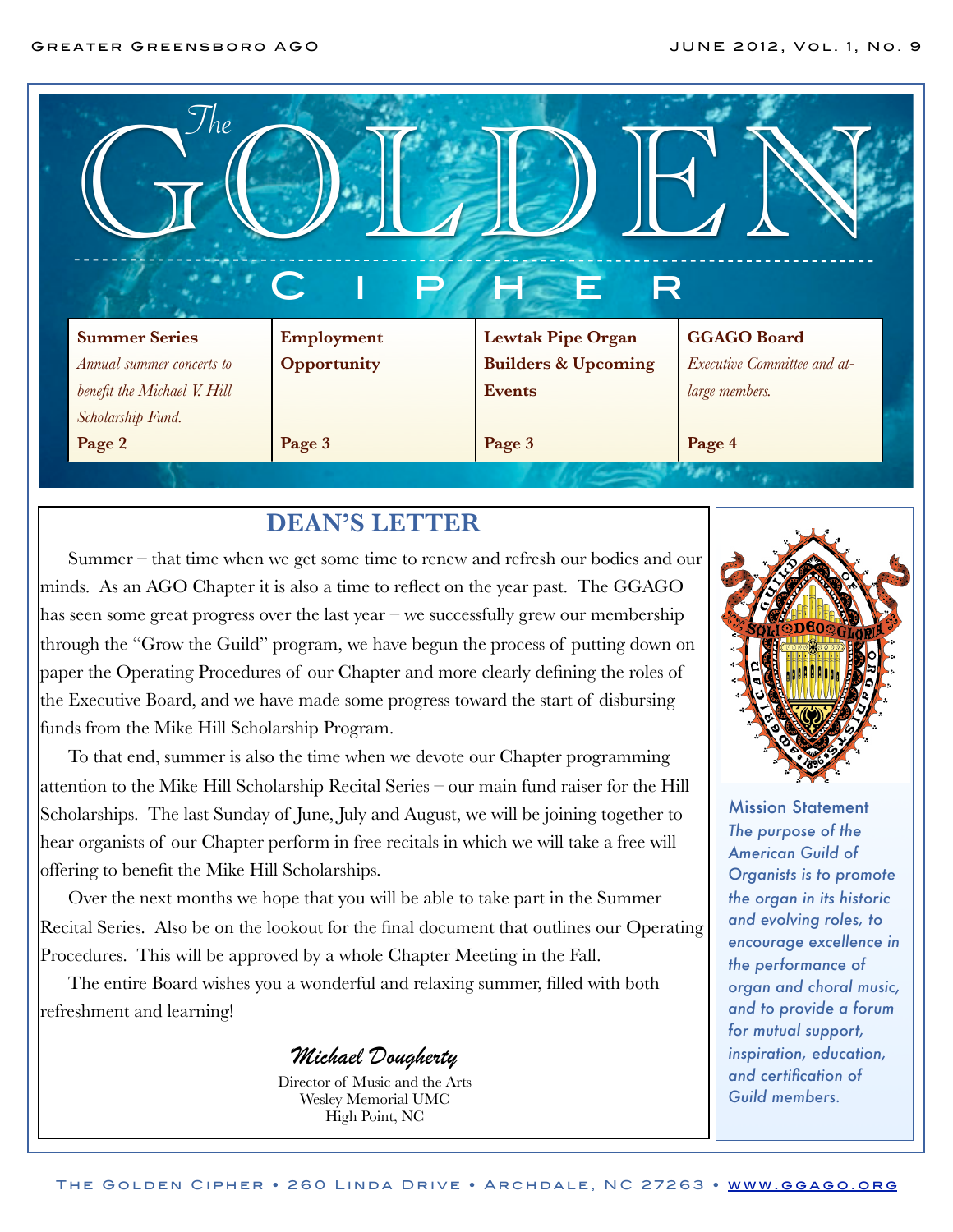*Michael V. Hill Summer Concert Series*

#### **JUNE 24 | 4 PM First Lutheran Church 3600 W. Friendly Avenue Greensboro**

Michael was a longtime member of our chapter and served faithfully for many years as Organist at First Baptist Church in High Point as well as Engraver at Wayne Leupold Editions in Colfax, NC. Michael's dedication and service will continue live on through this Summer Series and Scholarship Fund.

With the generous initial gift given upon Michaels death as well as the great success of our 2011 Regional Convention the

#### **JULY 29 | 4 PM First Presbyterian Church 918 N. Main Street High Point**

scholarship fund has finally reached enough principal to begin being dispersed. It is the goal of the Executive Committee to form a separate scholarship sub-committee so rules and requirements can be established regarding dispersement of the funds. If you would like more information about the fund or are interested in serving on this sub-committee please contact our dean Michael Dougherty.

Our Summer Concert Series donations will go to benefit the

#### **AUGUST 26 | 4 PM West Market Street UMC 302 W. Market Street Greensboro**

Michael V. Hill Scholarship Fund. It is through these donations and gifts that we hope to increase the scholarship fund principal so more young persons can benefit from this great opportunity each year. If you are interested in giving please attend our Summer Series Concerts as well as mailing us a check today. Please make your checks payable to "Greater Greensboro AGO" and in the memo section write "Hill Scholarship Fund." We hope to see you this summer!

# **Employment Opportunity**

Becks Lutheran Church (ELCA) of Lexington, NC is seeking a part-time organist/choir director to plan and prepare music for one weekly traditional/liturgical 10:30 AM Sunday Worship Service. The successful candidate will also provide direction and accompaniment for one weekly Chancel Choir rehearsal which is currently held on Wednesday evening at 7:00pm. In addition to these primary responsibilities, the organist shall prepare and provide organ/piano music and accompaniment for all special services: seasonal and non-seasonal. The organist will play for weddings and funerals according to availability with compensation to be determined by the involved parties. A two Manual 20-rank Möller Organ, rebuilt in 1992, and a Kawaii Grand Piano are used in the Sanctuary. Four weeks of vacation annually are included in the compensation package which shall be determined commensurate with experience. Becks Lutheran Church would also welcome contact by anyone willing to act in the capacity of substitute organist. Resumes may be sent to:

> **Becks Lutheran Church | 441 Becks Church Road | Lexington, NC 27292 Email: [admin@beckslutheranchurch.org](mailto:admin@beckslutheranchurch.org)**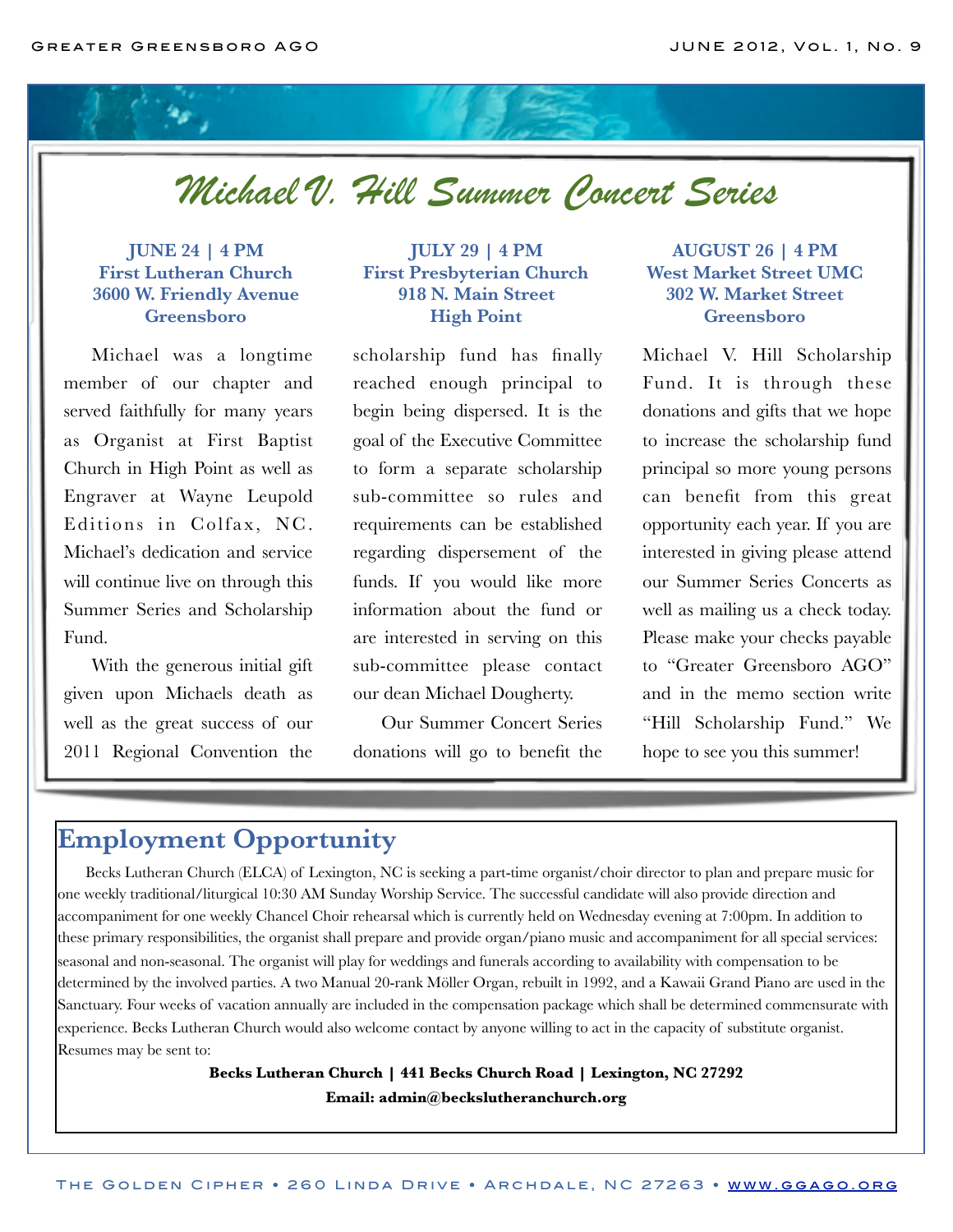# Serving Piedmont Area

Our shop is now located in Mocksville, North Carolin

professional tuning voicing troubleshooting renovations new instruments

# **LEWTAK Pipe Organ Builder s**

*serious about organ building*

# **www.lewtak.com**

**call us today at (336) 749-3829**

#### **UPCOMING EVENTS**

Choristers Guild Directors Enrichment Conference *featuring Andrea Ramsey*

#### **June 8-9**

Oak Ridge UMC 2424 Oak Ridge Road Oak Ridge, NC 27310

Website: [www.choristersguild.org](http://www.choristersguild.org/)

I*nfo: Directors of children's and youth choirs in church or school settings will not want to miss this conference with clinician and composer Andrea Ramsey, "The Choral Experience: Putting it all Together". Five practical, focused, and fun sessions will address topics including icebreakers and games, developing tone, conducting skills, and rehearsal planning. The two-day event also includes inspirational worship services and an opportunity for participants to "troubleshoot" their pressing choir questions with one of the most exciting young clinicians in the nation. For more information and to register, visit*  [www.choristersguild.org/](http://www.choristersguild.org/events.html) [events.html](http://www.choristersguild.org/events.html)

#### Mark Kroos, guitar

#### **June 10 | 6:30 PM**

First Lutheran Church 3600 W. Friendly Avenue Greensboro, NC 27410

*Mark Kroos, the winner of the Guitar Player Magaine's 2011 Guitar Superstar competition. Mark plays both necks of his double guitar at the same time. He is an energetic Christian performer who is no stranger to many folks in Greensboro; he has appeared here in concert and has developed quite a following. It is an exciting event to be able to host Mark Kroos here at First Lutheran Church. Mark will share his gift with a musical offering and "minute of selfintroduction" at both the 9 and 10:30 morning services.*